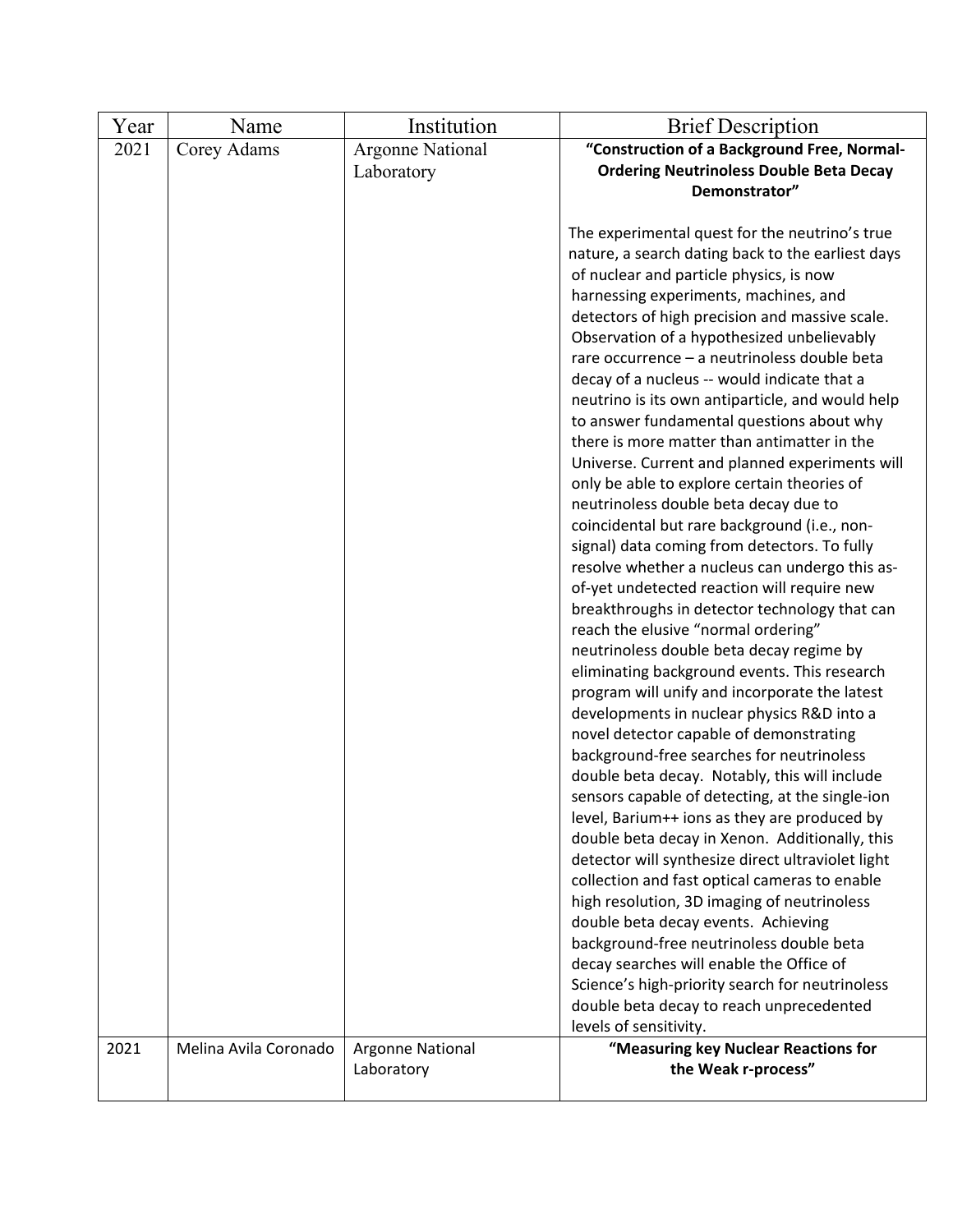|      |                         |                            | Where do heavy elements-those heavier                     |
|------|-------------------------|----------------------------|-----------------------------------------------------------|
|      |                         |                            | than iron, such as gold and europium-come                 |
|      |                         |                            | from? For decades, this question has been                 |
|      |                         |                            | the subject of intense debate among                       |
|      |                         |                            | physicists. The recent first- ever observation            |
|      |                         |                            | of two binary neutron stars colliding and                 |
|      |                         |                            | merging suggests that these mergers are                   |
|      |                         |                            | responsible for the production of heavy                   |
|      |                         |                            | elements via the rapid neutron capture                    |
|      |                         |                            | process (r-process).                                      |
|      |                         |                            | However, observations of ultra-metal-poor                 |
|      |                         |                            | stars show that this is not the whole story.              |
|      |                         |                            | Rather, there is strong evidence that there is            |
|      |                         |                            | another r-process site that produces the                  |
|      |                         |                            | lightest heavy elements-from strontium to                 |
|      |                         |                            | silver-attributable to the r-process. Neutrino-           |
|      |                         |                            | driven winds that follow core-collapse                    |
|      |                         |                            | supernova explosions are possible candidates              |
|      |                         |                            | for the production of the weak r-process                  |
|      |                         |                            | elements, but unfortunately, none of the                  |
|      |                         |                            | relevant reaction rates necessary to constrain            |
|      |                         |                            | astrophysical models are experimentally                   |
|      |                         |                            |                                                           |
|      |                         |                            | known. Obtaining direct measurements of                   |
|      |                         |                            | these reactions is experimentally challenging             |
|      |                         |                            | because they require unstable neutron-rich                |
|      |                         |                            | beams, which are usually produced at low                  |
|      |                         |                            | intensities. The goal of this project is to develop       |
|      |                         |                            | innovative methods of measuring reaction rates            |
|      |                         |                            | important for the production of weak r-process            |
|      |                         |                            | elements, building on a technique recently                |
|      |                         |                            | developed at Argonne National Laboratory's                |
|      |                         |                            | tandem linac accelerator system (ATLAS) for the           |
|      |                         |                            | direct measurement of nuclear reactions using             |
|      |                         |                            | neutron-rich beams. With the development of a             |
|      |                         |                            | powerful active-target detector-a time-                   |
|      |                         |                            | projection chamber with three-dimensional                 |
|      |                         |                            | tracking and high-rate capabilities-and the               |
|      |                         |                            | implementation of machine learning techniques             |
|      |                         |                            | for data analysis, this research will reduce or           |
|      |                         |                            | remove some of the most important nuclear                 |
|      |                         |                            | physics uncertainties associated with the weak            |
|      |                         |                            | r-process and will substantially improve our              |
|      |                         |                            | understanding of nucleosynthesis from                     |
|      |                         |                            | neutrino-driven winds in core-collapse                    |
|      |                         |                            |                                                           |
|      |                         |                            | supernovae.                                               |
| 2021 | <b>Heather Crawford</b> | Lawrence Berkeley National | "In Beam Gamma-Ray Spectroscopy at<br>the Limits of FRIB" |
|      |                         | Laboratory                 |                                                           |
|      |                         |                            |                                                           |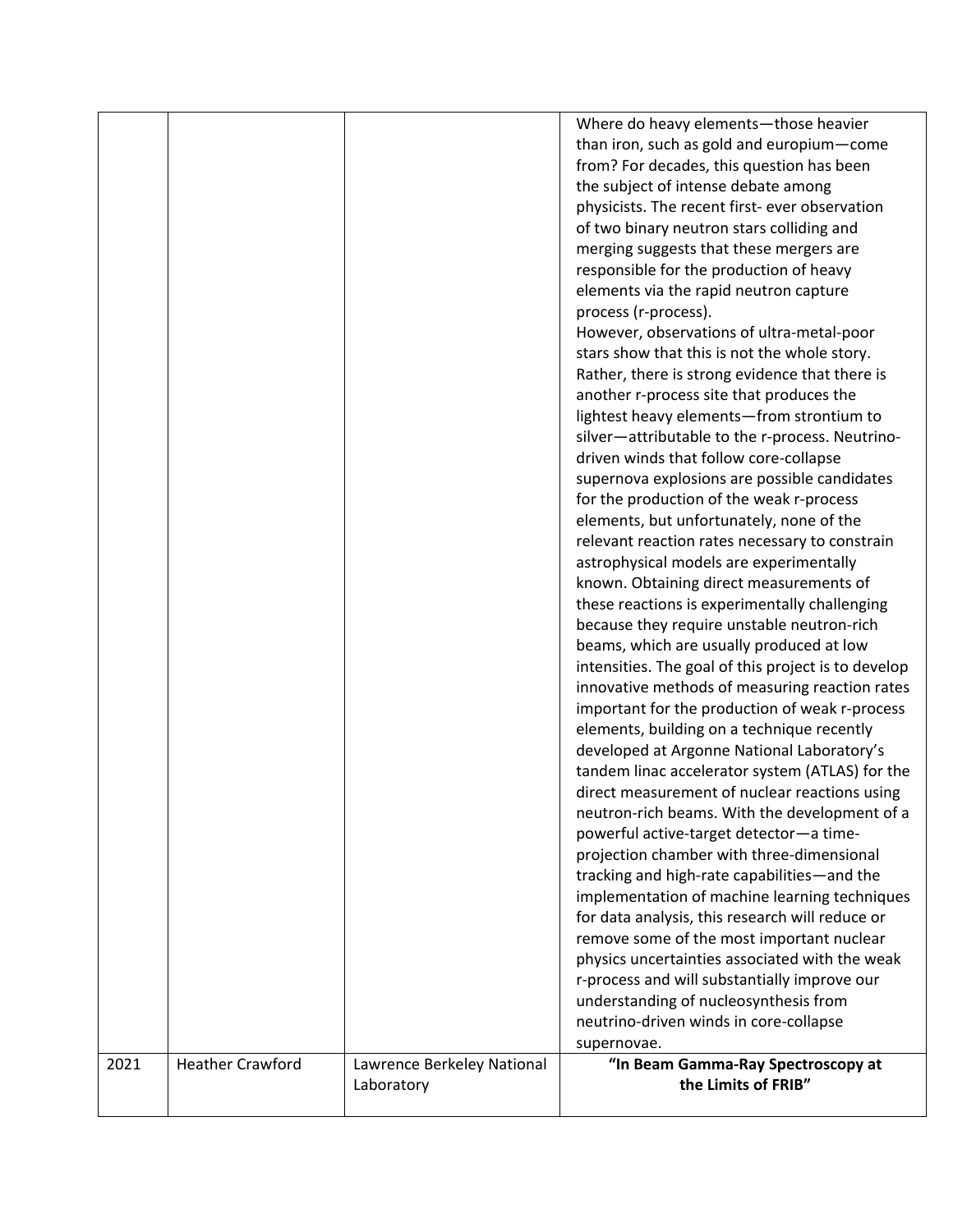|      |                       |                                   | An area of great discovery potential at the<br>Facility for Rare Isotope Beams (FRIB) will be at<br>the neutron driplines, the upper mass limit of<br>existence for each isotope on the periodic<br>table. In this region, the imbalance of neutrons<br>and protons in the nucleus results in the<br>evolution of proton and neutron orbitals, the<br>emergence of collective structure, and the<br>potential for changes in nuclear properties due<br>to the proximity of unbound configurations.<br>The study of nuclei close to the neutron dripline<br>is particularly interesting; these nuclei play a<br>strong role in isotope production in stars and<br>their structure also informs nuclear theory.<br>Establishing how and when large neutron-to-<br>proton ratios in a nucleus require new or<br>modified theoretical tools is a major question in<br>nuclear physics that remains largely<br>unanswered. To move the science forward,<br>data as close to the reachable limits of<br>experiment are essential, requiring targeted<br>measurements and new experimental<br>capabilities. The goal of this research is the<br>study of nuclear structure at the limits of<br>existence through a program of strategic<br>measurements at FRIB. Measurements will<br>focus on the most exotic magnesium, calcium<br>and iron nuclei. In parallel, a thick liquid<br>hydrogen target coupled with charged particle<br>detectors for reaction vertex reconstruction will<br>be developed and deployed to maximize<br>sensitivity for spectroscopy measurements at |
|------|-----------------------|-----------------------------------|---------------------------------------------------------------------------------------------------------------------------------------------------------------------------------------------------------------------------------------------------------------------------------------------------------------------------------------------------------------------------------------------------------------------------------------------------------------------------------------------------------------------------------------------------------------------------------------------------------------------------------------------------------------------------------------------------------------------------------------------------------------------------------------------------------------------------------------------------------------------------------------------------------------------------------------------------------------------------------------------------------------------------------------------------------------------------------------------------------------------------------------------------------------------------------------------------------------------------------------------------------------------------------------------------------------------------------------------------------------------------------------------------------------------------------------------------------------------------------------------------------------------------------------------------------------------------|
| 2021 | <b>Matthew Durham</b> | Los Alamos National<br>Laboratory | FRIB.<br>"Exotic Probes of Dense Nuclear Matter"<br>Energetic collisions of nuclei produce a unique<br>phase of matter, called the quark-gluon<br>plasma, where normal particles like protons<br>and neutrons melt down into their constituent<br>parts. As this plasma expands and cools,<br>clusters of three quarks can freeze back into<br>more familiar particles, while larger groups of<br>four, five, or more quarks can coalesce into<br>exotic particles that are not well understood.<br>The rate at which exotic particles form is<br>dependent on the properties of the plasma                                                                                                                                                                                                                                                                                                                                                                                                                                                                                                                                                                                                                                                                                                                                                                                                                                                                                                                                                                               |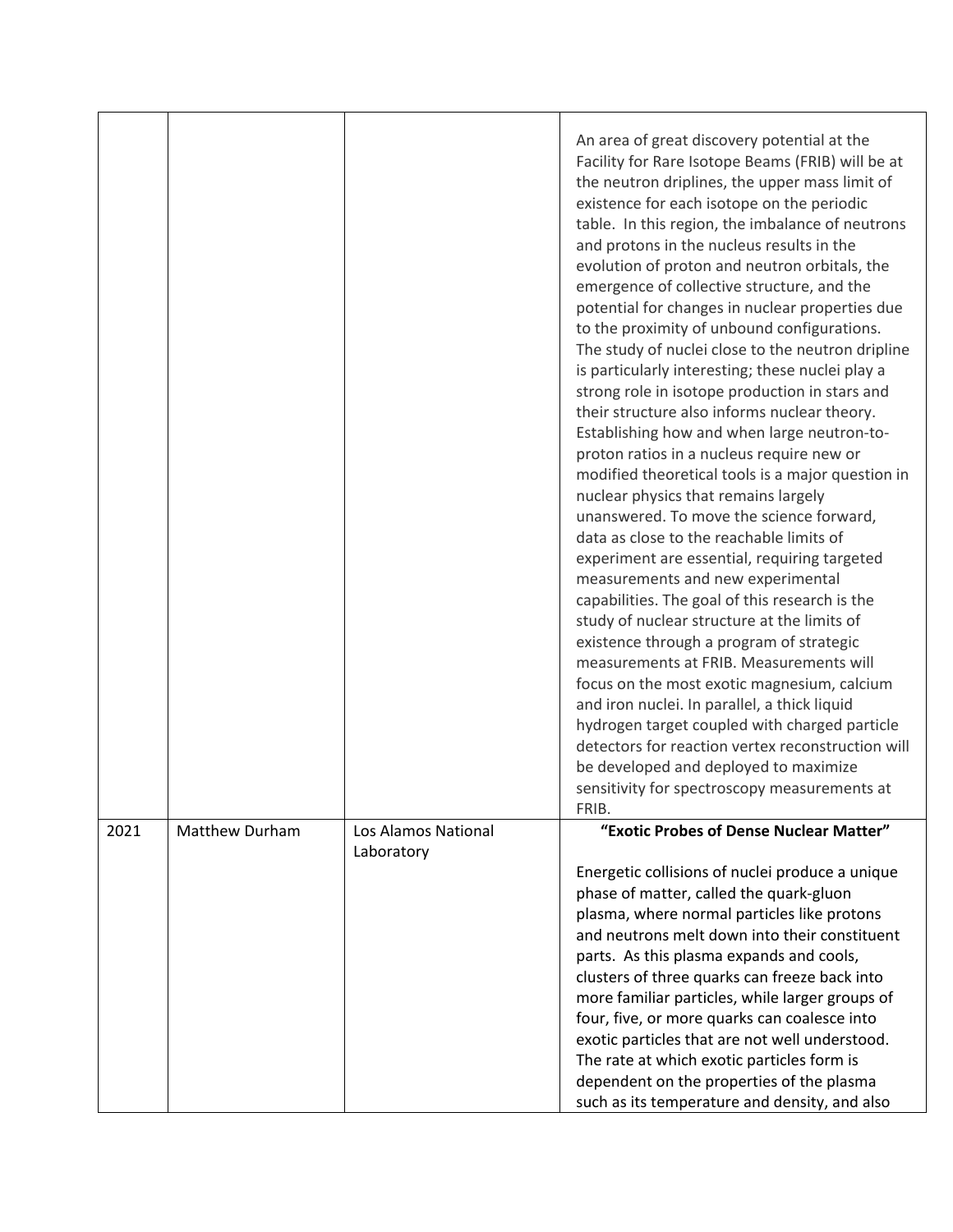|      |                |                                          | on the structure of the exotic particles<br>themselves. The LHCb experiment at the Large<br>Hadron Collider is uniquely well suited to<br>measure these exotic particles in a wide range<br>of nuclear environments. This project will use<br>LHCb to measure exotic particles produced in<br>both collider and fixed-target collisions, where<br>they will be exposed to different conditions.<br>These measurements will provide new<br>information on the mechanisms by which<br>quarks combine into particles and the<br>fundamentally allowed configurations of quarks<br>that make up visible matter. In addition, these<br>data will be used to guide projections for future<br>studies of exotic particle interactions at the<br>forthcoming Electron-Ion Collider.                                                                                                                                                                                                                                                                                                                                                                                                                                                                                                                                                                                                                       |
|------|----------------|------------------------------------------|---------------------------------------------------------------------------------------------------------------------------------------------------------------------------------------------------------------------------------------------------------------------------------------------------------------------------------------------------------------------------------------------------------------------------------------------------------------------------------------------------------------------------------------------------------------------------------------------------------------------------------------------------------------------------------------------------------------------------------------------------------------------------------------------------------------------------------------------------------------------------------------------------------------------------------------------------------------------------------------------------------------------------------------------------------------------------------------------------------------------------------------------------------------------------------------------------------------------------------------------------------------------------------------------------------------------------------------------------------------------------------------------------|
| 2021 | Mengjia Gaowei | <b>Brookhaven National</b><br>Laboratory | "Cathode R&D for High Intensity Electron<br>Source in Support of EIC"                                                                                                                                                                                                                                                                                                                                                                                                                                                                                                                                                                                                                                                                                                                                                                                                                                                                                                                                                                                                                                                                                                                                                                                                                                                                                                                             |
|      |                |                                          | The future Electron-Ion Collider (EIC) is a<br>unique high-energy, high-luminosity polarized<br>collider that will be one of the most challenging<br>and exciting accelerator complexes ever built.<br>The EIC will be a discovery machine that<br>collides electrons with protons and nuclei to<br>produce snapshots of those particles' internal<br>structure. It will provide answers to the<br>mysteries of matter related to our<br>understanding the origin of mass, structure,<br>and binding of the atomic nuclei. To maintain a<br>high luminosity in the EIC, it is desirable to cool<br>the hadron beams to improve the collision rate.<br>Electron cooling is a promising technique to<br>achieve this goal. This technique requires an<br>electron source that can continuously produce<br>electron beams with low emittance, high<br>average current and high bunch charge. Multi-<br>alkali antimonide photocathodes have proven<br>to be highly effective in meeting these<br>challenges. This research is aiming at growing<br>nearly perfect crystals of alkali antimonides<br>with assistance of a variety of characterization<br>tools and evaluate the performance of the bulk<br>grown crystals as photocathodes. Further, the<br>effort will test these cathodes alongside<br>traditionally grown cathodes for high current<br>operation, both to evaluate performance and |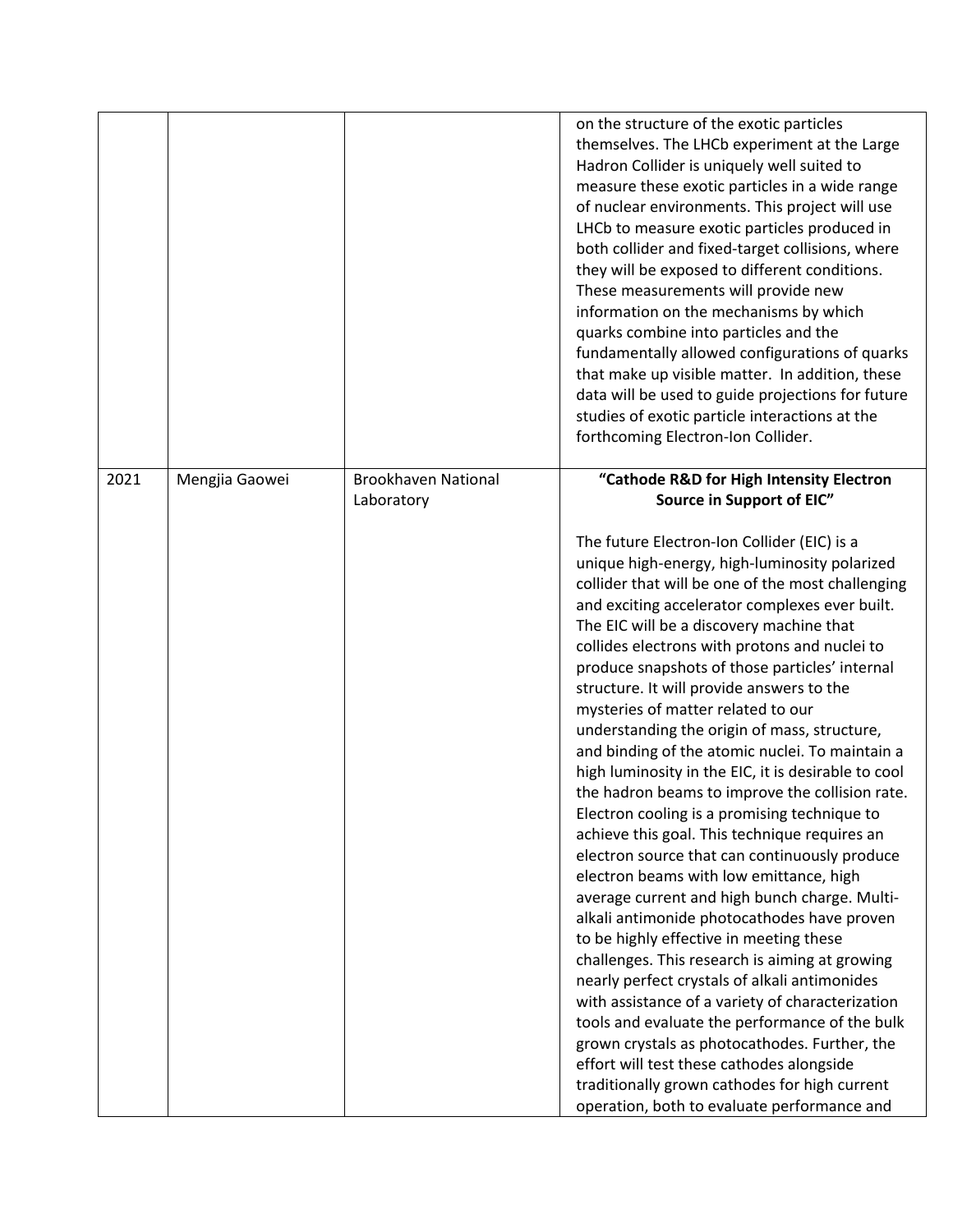|      |               |                           | to characterize failure mechanisms. These                                                          |
|------|---------------|---------------------------|----------------------------------------------------------------------------------------------------|
|      |               |                           |                                                                                                    |
|      |               |                           | efforts are expected to lead to a dramatic                                                         |
|      |               |                           | improvement of the material quantum                                                                |
|      |               |                           | efficiency (QE), with a goal of reproducible                                                       |
|      |               |                           | production of cathodes with high operational                                                       |
|      |               |                           | QE and lifetimes at least twice that of                                                            |
|      |               |                           | traditional cathodes. Furthermore, this                                                            |
|      |               |                           | research will explore and evaluate the various                                                     |
|      |               |                           | protective mechanisms brought up by the                                                            |
|      |               |                           | community in recent years, including 2-D                                                           |
|      |               |                           | material encapsulation and nano-structure                                                          |
|      |               |                           | enhancement, under high current operation                                                          |
|      |               |                           | conditions. The success of this work will yield                                                    |
|      |               |                           | the ideal photocathode material with better QE                                                     |
|      |               |                           | and longer lifetime for high current                                                               |
|      |               |                           | applications for EIC. It has the potential to                                                      |
|      |               |                           | create both a scientific breakthrough in                                                           |
|      |               |                           | understanding the properties of photocathode                                                       |
|      |               |                           |                                                                                                    |
|      |               |                           | materials, and a technological breakthrough in                                                     |
|      |               |                           | extending the operational lifetime of cathodes                                                     |
|      |               |                           | for electron coolers. Ultimately this will                                                         |
|      |               |                           | improve luminosity and decrease downtime for                                                       |
|      |               |                           | the flagship machines in nuclear physics.                                                          |
| 2021 | Andrew Jayich | University of California, |                                                                                                    |
|      |               |                           | "Quantum Logic Spectroscopy of Radioactive                                                         |
|      |               | Santa Barbara             | molecules for Probing Fundamental                                                                  |
|      |               |                           | Symmetries"                                                                                        |
|      |               |                           |                                                                                                    |
|      |               |                           | The heavy elements at the bottom of the periodic                                                   |
|      |               |                           | hold much promise and unique opportunities for                                                     |
|      |               |                           | basic science and technology. But, the                                                             |
|      |               |                           | radioactivity of these elements presents                                                           |
|      |               |                           | challenges. This project aims to use one such                                                      |
|      |               |                           | element, radium, as the cornerstone for studying                                                   |
|      |               |                           | and controlling radioactive molecules made with                                                    |
|      |               |                           | bottom-row elements with both high efficiency                                                      |
|      |               |                           | and high precision. Trapped radium ions will be                                                    |
|      |               |                           | used to synthesize trapped radium-based                                                            |
|      |               |                           | molecules and study their properties with                                                          |
|      |               |                           |                                                                                                    |
|      |               |                           | quantum logic spectroscopy, a quantum                                                              |
|      |               |                           | information technique that was originally                                                          |
|      |               |                           | developed for optical atomic clocks that has                                                       |
|      |               |                           | recently been applied to molecules. With radium-                                                   |
|      |               |                           | based molecules the project will also be able to                                                   |
|      |               |                           | study properties of the radium nucleus and set                                                     |
|      |               |                           | the stage for using radioactive molecules to                                                       |
|      |               |                           | address profound questions centered on time                                                        |
|      |               |                           | symmetry violation, such as why is the Universe<br>filled with matter, but lacks antimatter? A few |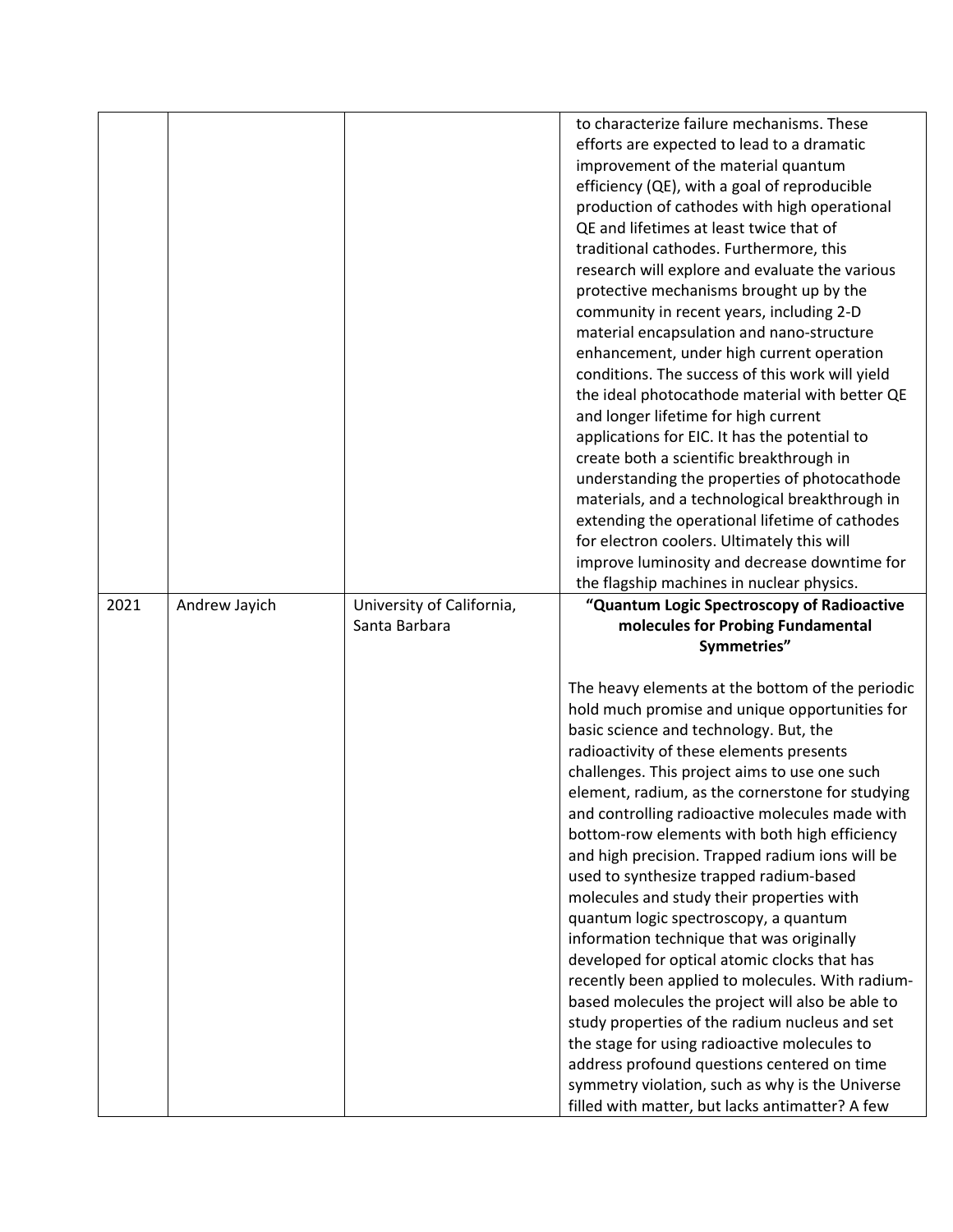|      |          |                                   | rare radionuclides have massive octupole shape<br>deformations, e.g. radium-225 and protactinium-<br>229, which makes them exceptionally sensitive to<br>time symmetry violating or equivalently charge<br>parity violating physics. When these special nuclei<br>are incorporated into a molecule, they can gain a<br>further thousand-fold sensitivity enhancement<br>due to the molecule's intense electric field. The<br>combined nuclear and molecular sensitivities may<br>be exploited to search for a tiny time symmetry<br>violation signal using just a single trapped<br>molecule.                                                                                                                                                                                                                                                                                                                                                                                                                                                                                                                                                                                                                                                                                                                                                                                                                                                                                                                                                                                                                                                          |
|------|----------|-----------------------------------|--------------------------------------------------------------------------------------------------------------------------------------------------------------------------------------------------------------------------------------------------------------------------------------------------------------------------------------------------------------------------------------------------------------------------------------------------------------------------------------------------------------------------------------------------------------------------------------------------------------------------------------------------------------------------------------------------------------------------------------------------------------------------------------------------------------------------------------------------------------------------------------------------------------------------------------------------------------------------------------------------------------------------------------------------------------------------------------------------------------------------------------------------------------------------------------------------------------------------------------------------------------------------------------------------------------------------------------------------------------------------------------------------------------------------------------------------------------------------------------------------------------------------------------------------------------------------------------------------------------------------------------------------------|
| 2021 | Ben Loer | <b>Pacific Northwest National</b> | "Improving Coherence Times for Quantum                                                                                                                                                                                                                                                                                                                                                                                                                                                                                                                                                                                                                                                                                                                                                                                                                                                                                                                                                                                                                                                                                                                                                                                                                                                                                                                                                                                                                                                                                                                                                                                                                 |
|      |          | Laboratory                        | <b>Devices Beyond the Next Decade"</b>                                                                                                                                                                                                                                                                                                                                                                                                                                                                                                                                                                                                                                                                                                                                                                                                                                                                                                                                                                                                                                                                                                                                                                                                                                                                                                                                                                                                                                                                                                                                                                                                                 |
|      |          |                                   | Emerging quantum information technologies<br>have the potential to revolutionize many areas<br>in science and computing. It has recently been<br>demonstrated that ionizing radiation<br>contributes to errors in superconducting qubits.<br>If these devices continue their current rate of<br>improvement, ordinary levels of background<br>radiation could become the dominant source of<br>errors within the next decade. The goal of this<br>project is to develop methods to reduce<br>radiation impacts on superconducting quantum<br>devices. The project has three thrusts. First, the<br>response of qubits to a variety of tailored<br>radiation sources will be measured to better<br>understand and model how radiation interacts<br>in these devices at the microscopic level. With<br>this knowledge, new devices may be developed<br>with intrinsically reduced sensitivity to radiation.<br>Second, new types of cryogenic radiation<br>sensors will be developed to better measure the<br>qubit's environment in real time, including a<br>first-of-its-kind hybrid device combining<br>superconducting qubits and microcalorimeter<br>radiation sensors on a single chip. Finally,<br>developing new methods in quantum computing<br>to integrate classical sensor data and detect<br>radiation-induced conditions will enable more<br>accurate quantum calculations with the<br>application of sensor-assisted quantum fault<br>mitigation (Sensor-QFM) concepts. The results<br>of this project will provide a crucial stepping-<br>stone on the path to realizing the full potential<br>of superconducting quantum technologies. |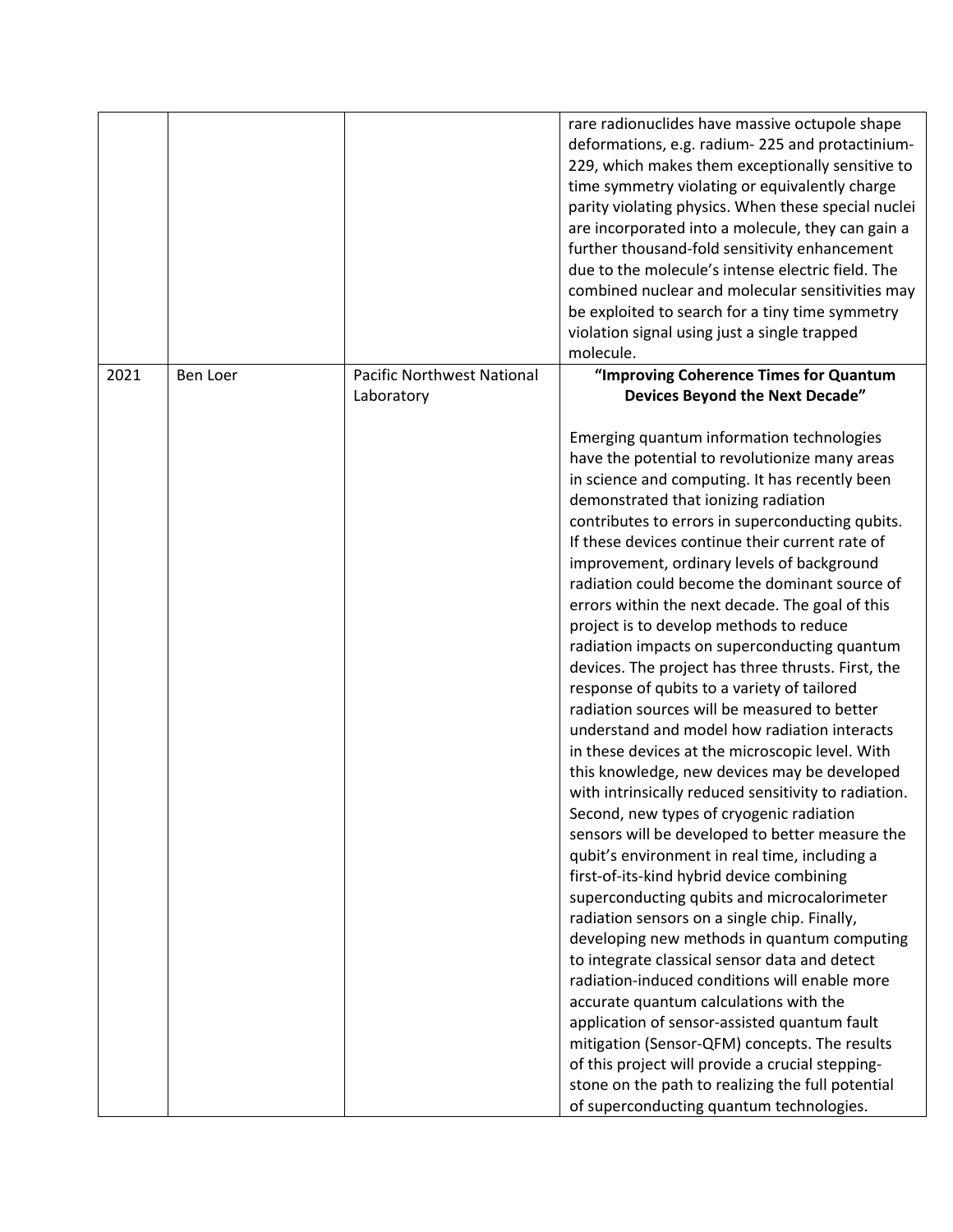| 2021 | Maria Piarulli | <b>Washington University</b>                       | "From Atomic Nuclei to Infinite Nucleonic                      |
|------|----------------|----------------------------------------------------|----------------------------------------------------------------|
|      |                |                                                    | <b>Matter within Chiral Dynamics"</b>                          |
|      |                |                                                    |                                                                |
|      |                |                                                    | Emerging quantum information technologies                      |
|      |                |                                                    | have the potential to revolutionize many areas                 |
|      |                |                                                    | The quest to describe classes of phenomena that                |
|      |                |                                                    | occur in the atomic nucleus lies at the heart of               |
|      |                |                                                    | nuclear physics. These quantum mechanical                      |
|      |                |                                                    | phenomena play a major role in the birth and                   |
|      |                |                                                    | evolution of the universe, in astrophysical                    |
|      |                |                                                    | environments, in energy production through                     |
|      |                |                                                    | fission and fusion reactions, and in industrial and            |
|      |                |                                                    | medical applications via use of stable isotopes                |
|      |                |                                                    | and radioisotopes. Understanding the structure                 |
|      |                |                                                    | and dynamics of nuclei and strongly interacting                |
|      |                |                                                    | matter is, therefore, the primary focus of many                |
|      |                |                                                    | nuclear experimental programs and theoretical                  |
|      |                |                                                    | efforts. The present research will aim to develop              |
|      |                |                                                    | a clear and coherent picture in which microscopic              |
|      |                |                                                    | models accurately describe atomic nuclei while                 |
|      |                |                                                    | simultaneously predicting properties of infinite               |
|      |                |                                                    | matter, e.g., pure neutron matter, relevant to the             |
|      |                |                                                    | structure and internal composition of neutron                  |
|      |                |                                                    | stars. It will make use of state-of-the-art                    |
|      |                |                                                    | computational techniques and high-performance                  |
|      |                |                                                    | computing to broaden the applicability of                      |
|      |                |                                                    | variational and Green's function Monte Carlo                   |
|      |                |                                                    | methods, currently limited to bound states with                |
|      |                |                                                    | mass number $A \leq 12$ . The results will directly            |
|      |                |                                                    | address some of the fundamental questions at                   |
|      |                |                                                    | the frontier of nuclear science and will                       |
|      |                |                                                    | complement the US Department of Energy's                       |
|      |                |                                                    | major investments in supporting present and                    |
|      |                |                                                    | future nuclear physics experiments at low-,                    |
| 2021 |                |                                                    | medium-, and high-energy.<br>"Quantum Materials, Lattice Gauge |
|      | Srimoyee Sen   | Iowa State University of<br>Science and Technology | Theory and QCD"                                                |
|      |                |                                                    |                                                                |
|      |                |                                                    | The confluence of modern scientific ideas from                 |
|      |                |                                                    | Quantum Chromodynamics (QCD) - the                             |
|      |                |                                                    | fundamental theory of nuclear interactions,                    |
|      |                |                                                    | condensed matter physics and particle physics                  |
|      |                |                                                    | has enabled notable discoveries of exotic                      |
|      |                |                                                    | phenomena in extreme astrophysical                             |
|      |                |                                                    | environments as well as in materials in tabletop               |
|      |                |                                                    | experiments. This project brings together                      |
|      |                |                                                    | seminal ideas from lattice quantum field theory                |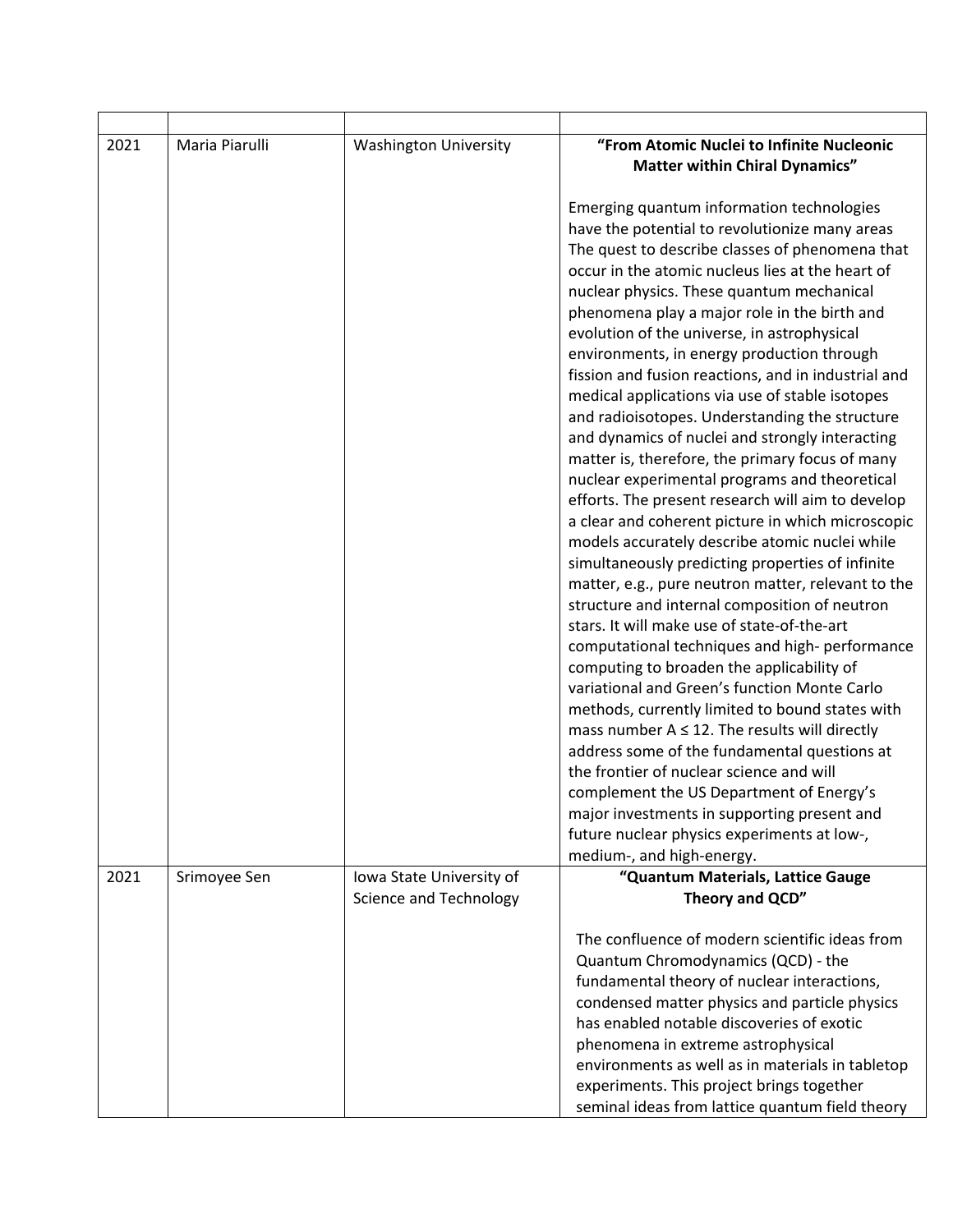|      |           |                        | (QFT), dense-QCD and topological                    |
|------|-----------|------------------------|-----------------------------------------------------|
|      |           |                        | superconductors and insulators, the                 |
|      |           |                        | interrelations of which in two and higher           |
|      |           |                        | dimensions could reveal novel phase structures      |
|      |           |                        | of QCD as well as lead to the discovery of new      |
|      |           |                        | quantum materials. Of great current interest is     |
|      |           |                        | the realization of anyonic excitations because      |
|      |           |                        | of their resilience in fault tolerant quantum       |
|      |           |                        | computing and their ability to exquisitely          |
|      |           |                        | diagnose topological phases of quantum              |
|      |           |                        | materials. Advancing our understanding of           |
|      |           |                        | anyonic excitations in QFT could, in turn,          |
|      |           |                        | address foundational questions in the study of      |
|      |           |                        | the QCD phase diagram and nuclear matter.           |
| 2021 | Chun Shen | Wayne State University | "Quantitative Characterization of Emerging          |
|      |           |                        | <b>Quark-Gluon Plasma Properties with Dynamical</b> |
|      |           |                        | <b>Fluctuations and Small Systems"</b>              |
|      |           |                        |                                                     |
|      |           |                        | High energy collisions of atomic nuclei create      |
|      |           |                        | extreme conditions to study the collective          |
|      |           |                        | property of nuclear matter. Experiments at the      |
|      |           |                        | Relativistic Heavy Ion Collider (RHIC) in the U.S.  |
|      |           |                        | and the Large Hadron Collider (LHC) in Europe       |
|      |           |                        | create a novel state of matter Quark-Gluon          |
|      |           |                        | Plasma (QGP), which exhibits quarks' and gluons'    |
|      |           |                        | degrees of freedom at a temperature exceeding 2     |
|      |           |                        | trillion degrees Kelvin. The QGP behaves like a     |
|      |           |                        | nearly perfect fluid from the many-body effects of  |
|      |           |                        | Quantum Chromodynamics (QCD). This hot and          |
|      |           |                        | dense soup of elementary particles filled our       |
|      |           |                        |                                                     |
|      |           |                        | universe a few microseconds after the Big Bang as   |
|      |           |                        | the primordial liquid. The emergence of QGP's       |
|      |           |                        | strongly coupled nature is studied by varying       |
|      |           |                        | collision energy and system size at RHIC and the    |
|      |           |                        | LHC. The current Beam Energy Scan (BES)             |
|      |           |                        | program at RHIC further probes the QCD matter's     |
|      |           |                        | phase structure, searching for the existence and    |
|      |           |                        | location of the first order (liquid-vapor) phase    |
|      |           |                        | boundary between ordinary nuclear matter and        |
|      |           |                        | QGP terminating at a critical point. This project   |
|      |           |                        | aims at elucidating QGP properties by               |
|      |           |                        | understanding the dynamical evolution of            |
|      |           |                        | stochastic fluctuations in relativistic heavy-ion   |
|      |           |                        | collisions from large to small systems. This        |
|      |           |                        | research will provide a quantitative                |
|      |           |                        | characterization of the QGP properties, how it      |
|      |           |                        | ripples, flows, and its phase structure by          |
|      |           |                        | interweaving theoretical many-body nuclear          |